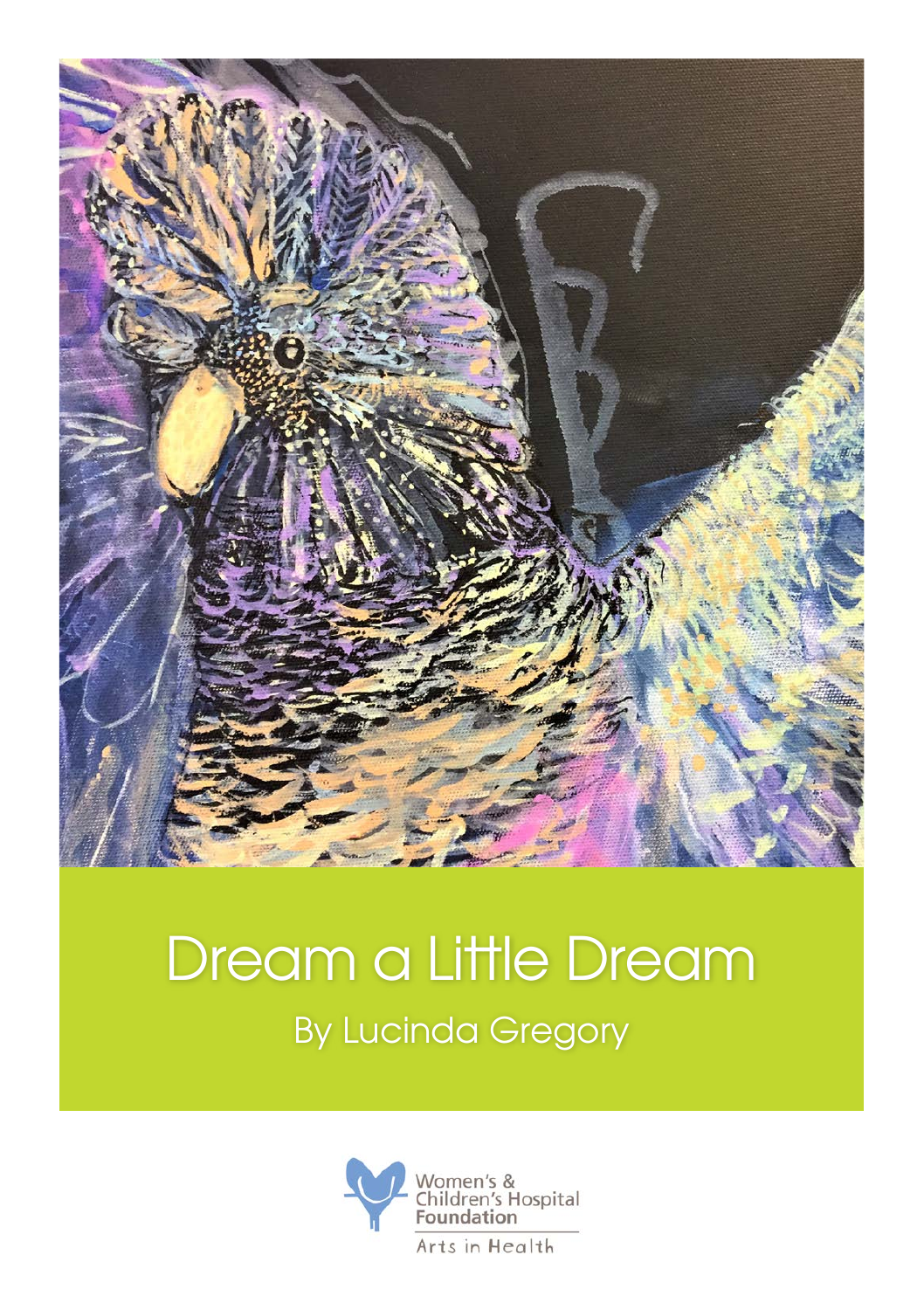Lucinda Gregory is a self-taught artist and illustrator based in Adelaide. With a background in graphic design and cake design (patisserie), Lucinda immerses herself in many fields of creativity including photography, printmaking, and ceramics, however illustration is her passion.

*For this exhibition Lucinda strives to depict dreamy, ethereal artworks of birds and animals to enhance the viewer's senses and expand our imagination. By combining acrylics, watercolour paints, ink and conte, Lucinda can create variations of colour and texture applied to canvas or primed boards.* 

In 2015, Lucinda was diagnosed with a rare brainstem tumour, causing chronic pain and physical disability. Even with her lifesaving and life changing surgery, the tumour unfortunately affected Lucinda's right dominant side, which has meant she has had to re-teach herself how to paint and draw using her left hand.

Lucinda is on the career path to become a social worker, with an interest in working in mental health, specifically wellbeing of brain and spinal cord injury patients.

Lucinda is also an Ambassador for the Neurosurgical Research Foundation here in South Australia where she continues to raise awareness of brain cancers. Included in this exhibition is a book which includes Lucinda's illustrations about a young person's journey with brain cancer.

*The book Critter's Choice written by Cherrie Adam is available through www.nrf.com.au, with 100% of the proceeds going to brain cancer and brain tumour research.* 

> To see more of Lucinda's artwork visit: Instagram *@lerg\_artist*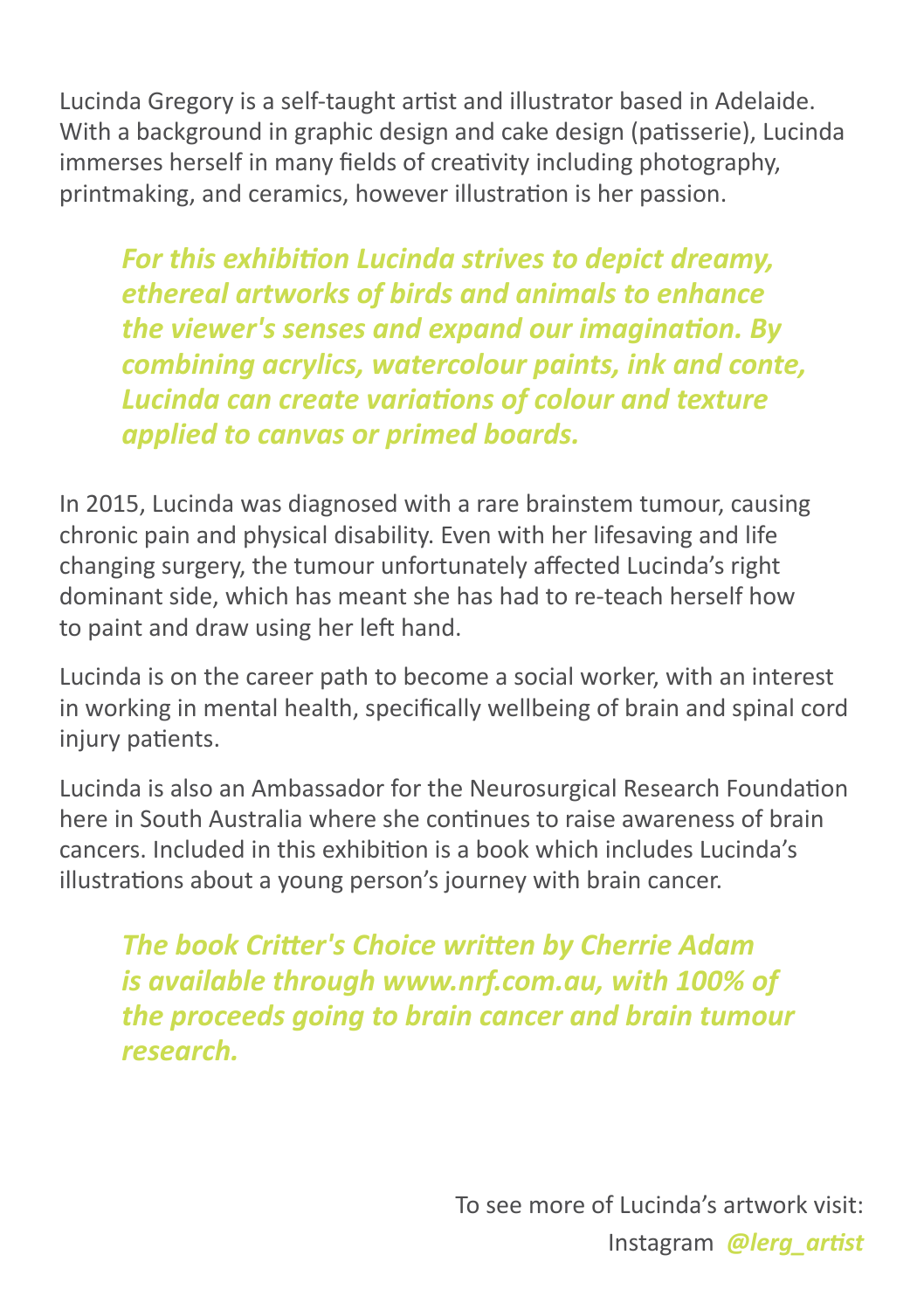

Image top left: detail of *Bison* Image bottom left: detail of *Koala* Image right: detail of *Budgies*